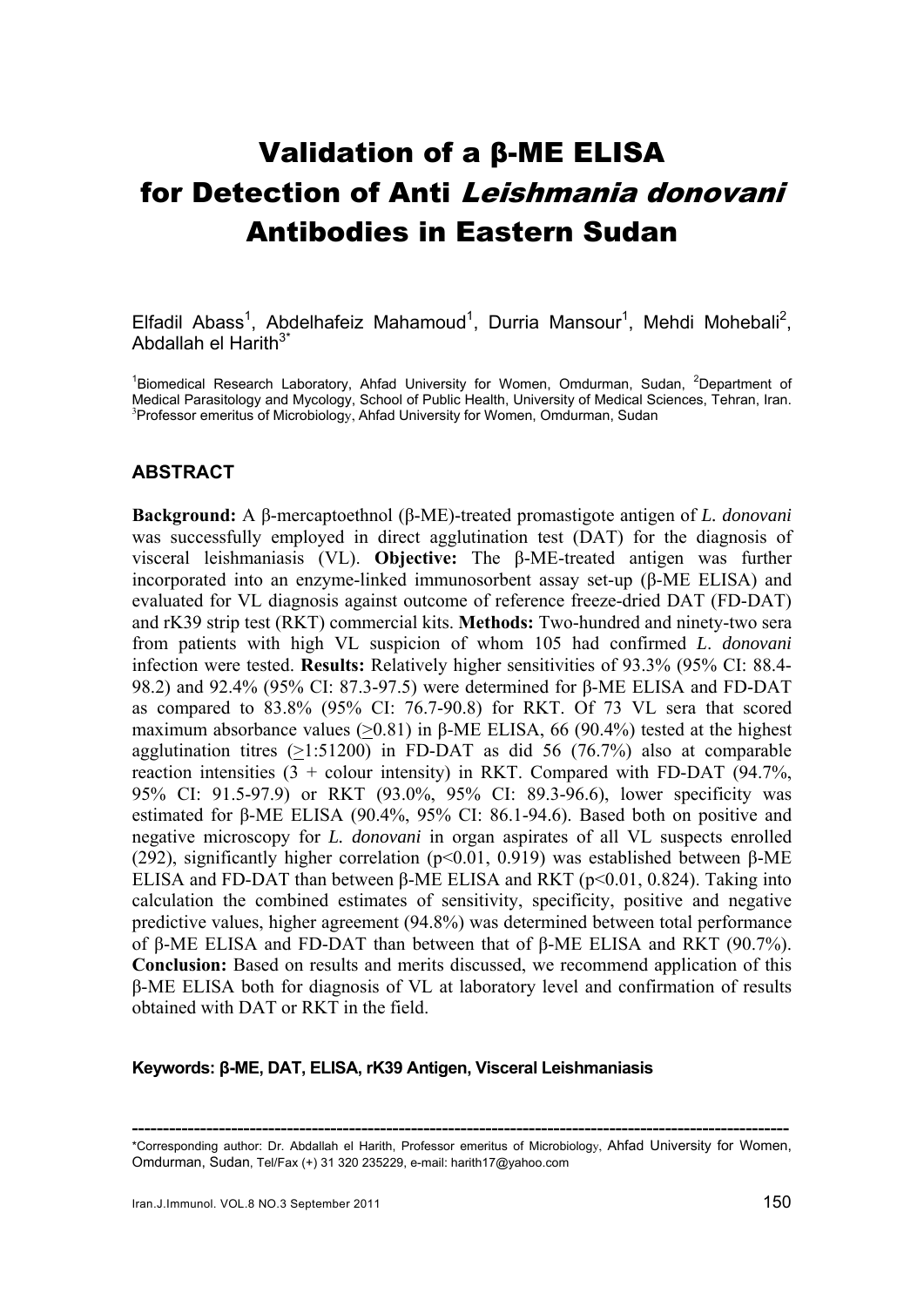# **INTRODUCTION**

Despite high efficiency reported for monitoring of visceral leishmaniasis (VL), results obtained with the direct agglutination (DAT) or rapid rK39 strip (RKT) tests in patients with less severe disease, could sometimes be marginal to justify or discourage prescription of chemotherapy (1-5). Even when simultaneously applied in patients with suspicion for VL in the field, outcome of these two procedures could disagree as to confirm or otherwise exclude infection (5,6,7). Such pitfalls in VL diagnosis were mostly reported in the field where conditions for maintaining test reagents or executing of the procedures were less favourable (5). Despite several practical merits reported, reactions in the DAT or RKT could thus be influenced by adverse conditions in the field to result in false negative or positive outcome resulting in either genuine cases with VL to be excluded from treatment or others free of VL to be unnecessarily subjected to toxic hazards of antimony preparations, respectively. Therefore, laboratory retesting of samples that present false reactions or marginal results in the field, with the same field procedure and/or with a laboratory-based alternative, can significantly minimize the chance for such a risk.

Of the several laboratory antibody-based procedures developed for diagnosis of VL, the enzyme-linked immunosorbent assay (ELISA) is considered as most appropriate (8,9,11,12). Performance of this assay was further optimized by the incorporation of highly purified proteins or recombinant *L.donovani* peptides to serve as antigens and of specific anti-human immunoglobulin conjugates to target antibodies directed to these antigens  $(5,12)$ .

The use of a β-mercaptoethanol (β-ME) treated antigen of *L. donovani* promastigote in ELISA set-up as originally described for DAT (13), has successfully led to establishing of an assay version (β-ME ELISA) that evidenced excellent reliability for VL detection (14,15). Our objective here was to validate by comparison based on qualitative and semi-quantitative criteria, performance of this developed β-ME ELISA version against that of DAT and RKT as the current reference diagnostic procedures for VL.

# **MATERIALS AND METHODS**

**Specimens.** Sera from 292 patients designated as VL suspects in a previous study carried out in the peripheral hospital of Doka (El Gedaref district, Eastern Sudan) were enrolled (16). Two-hundred and three samples were collected from males and 89 from females at ages from three to forty years. VL diagnosis was established by demonstration of *L. donovani* amastigotes in lymph node aspirates of 99 patients at Doka peripheral hospital and in bone-marrow  $(n=3)$  or spleen  $(n=3)$  aspirates of six patients at El Gedaref central hospital. Of 187 suspects that revealed negative aspirates, VL was established in ten based on positive clinical VL presentation (fever for 2 or more weeks, spleen and/or lymph node enlargement), positive titre reading (> 1:3200) with a locally produced DAT (17) and negative response to anti-malarial therapy. All 115 patients finally diagnosed as VL cases, responded favourably to a 30-day treatment regimen with sodium stibogluconate (17). Positive response to treatment was judged by the absence of *L. donovani* amastigotes in Giemsa-stained smears of aspirates taken from the inguinal lymph nodes after completion of the treatment, subsidence of fever, regression in spleen size and general improvement in physical condition of the patient.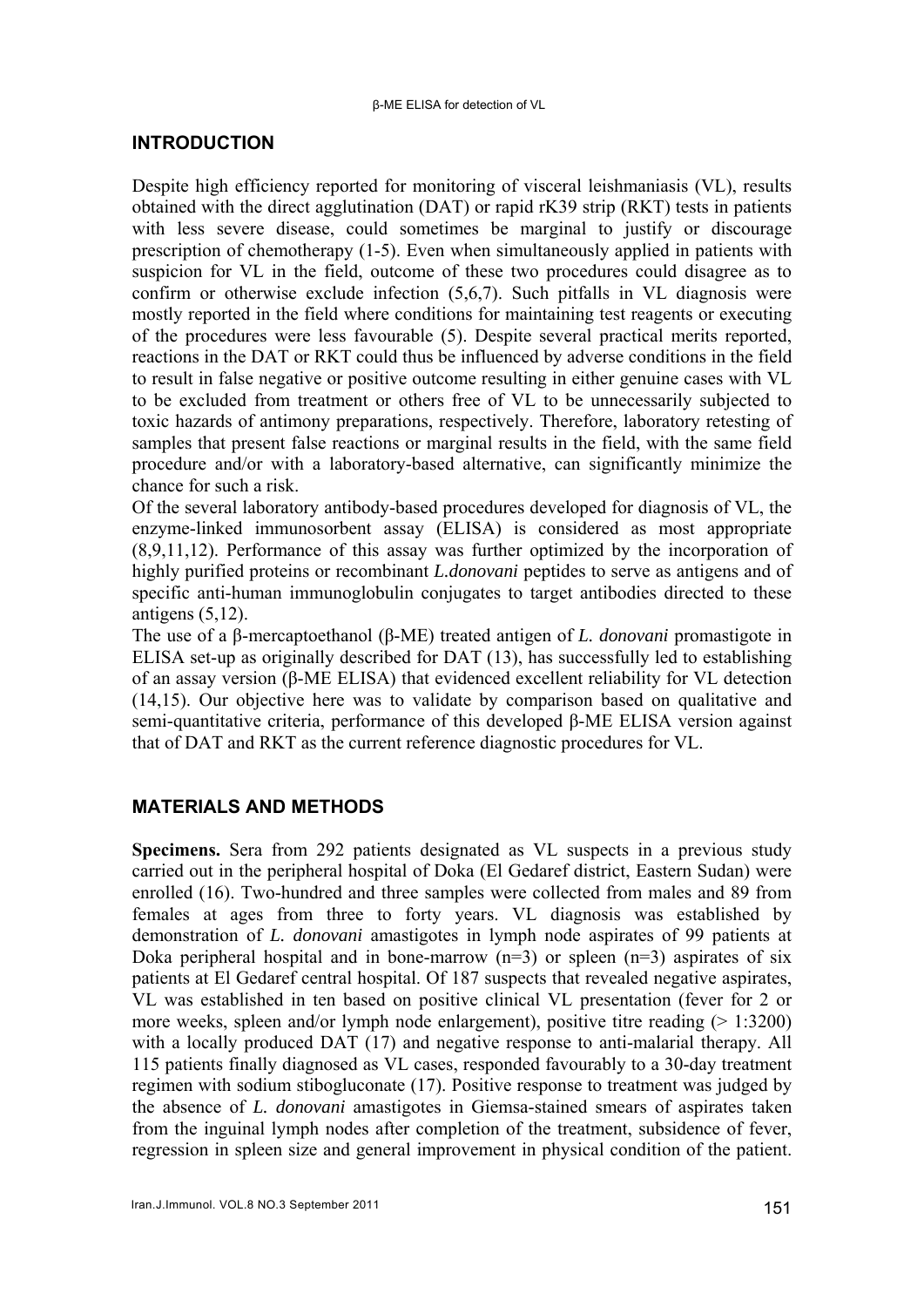Serum specimens collected from all 292 patients were kept frozen at -20˚C until transportation to the Laboratory of Biomedical Research in Ahfad (Omdurman) where they were constantly stored at the same temperature until required.

**β-Mercaptoethanol ELISA.** Processing of the antigen in β-ME ELISA and execution of the test was as described elaborately in earlier reports (14,15). An optimal working antigen suspension of 2.5 x  $10^7$  promastigotes /ml versus serum and goat anti-human IgG peroxidase conjugate (Jackson Immunoresearch Laboratories Inc.) dilutions of 1:12,800 or 1:100,000 were used. Serum samples were tested in duplicates and wells containing positive and negative control sera were included. Fifteen minutes after addition of the substrate (5-aminosalicylic acid), the reaction was measured at 450-nm wavelength on a Titertek Multiscan. Sera revealing absorbances  $\geq 0.27$  were considered as VL positives (14). Sera were then further classified according to intensities of the reactions developed and varied in absorbance from < 0.10-0.26 (0, negative) to 0.27- 0.53 (1+, weak), 0.54-0.80 (2+, moderate) or  $0.81 - 21.35$  (3+, strong).

**Freeze-Dried Direct Agglutination Tests (FD DAT).** The Leish-KIT, (Lyopharma, Bilthoven, The Netherlands) was procured via the East Mediterranean Regional Office of the World Health Organization in Cairo. Execution of the test was according to the manufacturer's instructions. Sera were tested in two-fold serial dilutions starting at 1:100 up to 1:102,400. Sera revealing titre readings  $\geq$  1:3200 were considered as VL positives (17). As for β-ME ELISA, sera were further classified according to intensities of the agglutination reactions developed and varied in titres from  $\leq 1:100-1:1600$  (0, negative) to 1:3200-1:6400 (1+, weak), 1:12,800-1:25,600 (2+, moderate) or 1:51,200-  $\geq$  1:102,400 (3+, strong).

**rK39 Strip Test (RKT).** The rapid VL IT-LEISH test (Diamed Ag, Cressier sur Morat, Switzerland) was procured through local agent in Khartoum. Execution of the procedure was as instructed by the manufacturer and the result was only considered valid when a control line appeared in the test strip. Test reactions were read visually (within 10-15 minutes) by three individuals relying on the presence or absence of a reaction line in the test band.

Positive reactions obtained with RKT were further graded according to the intensity of the colour developed in the test band that varied from dark purple (strong, 3+) to light purple (moderate, 2+), faint or barely visible colour (weak, 1+) (18). Samples revealing no reactive (test) bands were considered as VL negatives (0).

**Data Analysis.** The sensitivity and specificity of β-ME ELISA, FD-DAT and RKT were calculated as follows: sensitivity rate=TP/(TP+FN)  $\times$  100% and specificity rate=TN/(TN+FP)  $\times$  100% where TN represents true negative. TP true positive, FN false negative, and FP false positive. Positive predictive and negative predictive values were calculated for each of the three tests according to methods described by Fleiss (19) and Smith and Richard (20). Statistical analyses were conducted using SPSS software version 13.5 (SPSS Inc., Chicago, IL, USA), with a probability p value  $\leq 0.05$  as statistically significant. The degree of correlation was determined by calculating Spearman's correlation coefficient values with 95% confidence intervals. Cohen's kappa values express the agreement beyond change, and a value of 0.21-0.60 represents a fair to moderate agreement, a value of 0.61-0.80 represents a substantial agreement, and a value  $\geq 0.81$  represents almost perfect agreement.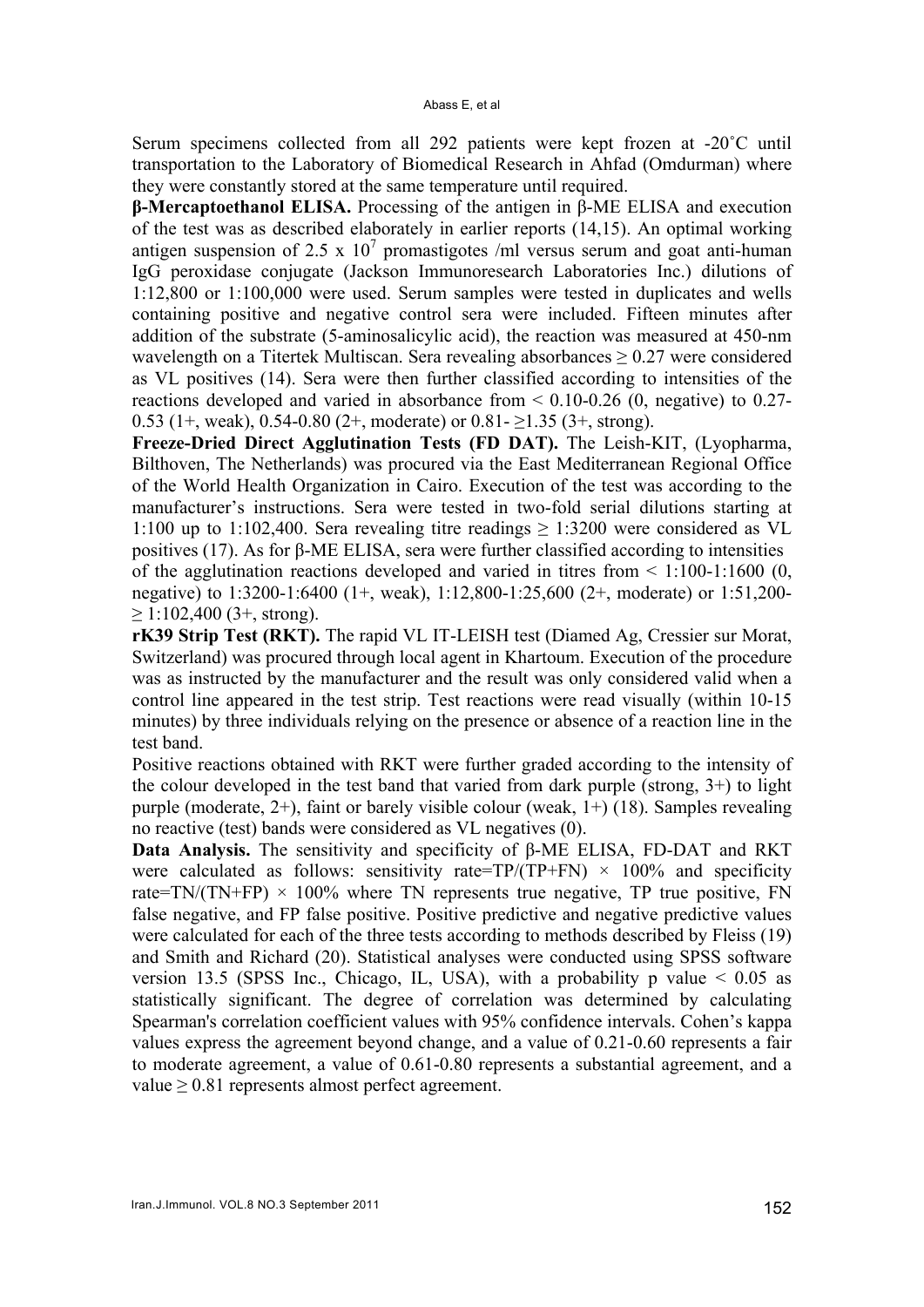# **RESULTS**

Of 105 VL cases that revealed positive microscopy for *L.donovani*, 85 (81.0%) tested positive in all three procedures. Seven (6.7%) of those confirmed cases tested negative in β-ME ELISA, as also did 8 (7.6%) in FD-DAT and 17 (16.2%) in RKT, implying highly matching sensitivities of 93.3% (95% CI: 88.4-98.2) and 92.4% (95% CI: 87.3- 97.5) for β-ME ELISA and FD-DAT as compared to 83.8% (95% CI: 76.7-90.8) for RKT. Among ten (3.4%) diagnosed as VL cases on the basis of positive disease presentation and positive DAT results (titres  $\geq$  1:3200), 7 tested positive both in β-ME ELISA and RKT.

Of 187 suspects that revealed negative aspirates for L. donovani, 18 (9.6%) tested positive in β-ME ELISA as compared to 13 (7.0%) in RKT and 10 (5.3 %) in FD-DAT. Among the 18 suspects that had tested positive in β-ME ELISA, seven reacted also positive both in FD-DAT and RKT and four tested just marginally negative (titres=1:1600) in FD-DAT. All seven suspects tested positive in the three procedures plus three others diagnosed as VL cases on grounds of positive disease presentation and positive DAT outcome, responded favourably to sodium stibogluconate treatment. Based therefore on positive response to specific anti-leishmanial therapy rather than on microscopy, a specificity of 94.3 % (95% CI: 90.8-97.8) was determined for β-ME ELISA in this group of non-VL subjects (Table 1).

**Table 1. Validity of β-ME ELISA for detection of visceral leishmaniasis (VL) as assessed against outcome of microscopy, freeze-dried direct agglutination test (FD-DAT) , rK39 strip test (RKT) or response to specific anti-leishmanial therapy.** 

|                                                               | <b>β-ME ELISA</b>         |                                    |                               |                                                  |                                                              |  |  |
|---------------------------------------------------------------|---------------------------|------------------------------------|-------------------------------|--------------------------------------------------|--------------------------------------------------------------|--|--|
| Procedure taken as<br>gold standard                           | Sensitivity<br>$(95\%CI)$ | Specificity<br>$(95\% \text{ CI})$ | Agreement <sup>*</sup><br>(%) | <b>Positive</b><br>predictive<br>value<br>$(\%)$ | <b>Negative</b><br><b>Predictive</b><br>predictive<br>$(\%)$ |  |  |
|                                                               |                           |                                    |                               |                                                  |                                                              |  |  |
| Positive microscopy                                           | 93.3(88.4-98.2)           | $90.4(86.1-94.6)$                  | 81.8                          | 84.5                                             | 96.0                                                         |  |  |
| Freez-dried Direct<br><b>Agglutination Test</b><br>(FD-DAT)   | 92.4(87.3-97.5)           | 94.7(91.5-97.9)                    | 87.7                          | 90.7                                             | 95.7                                                         |  |  |
| rK39 strip test (RKT)                                         | 83.8(76.7-90.8)           | 93.0(89.3-96.6)                    | 80.3                          | 87.1                                             | 91.1                                                         |  |  |
| Positive response to<br>Specific anti-<br>Leishmanial therapy | $92.2(87.2 - 97.2)$       | 94.3(90.8-97.8)                    | 87.6                          | 91.4                                             | 94.9                                                         |  |  |

\*Agreement according to Cohen's kappa analysis.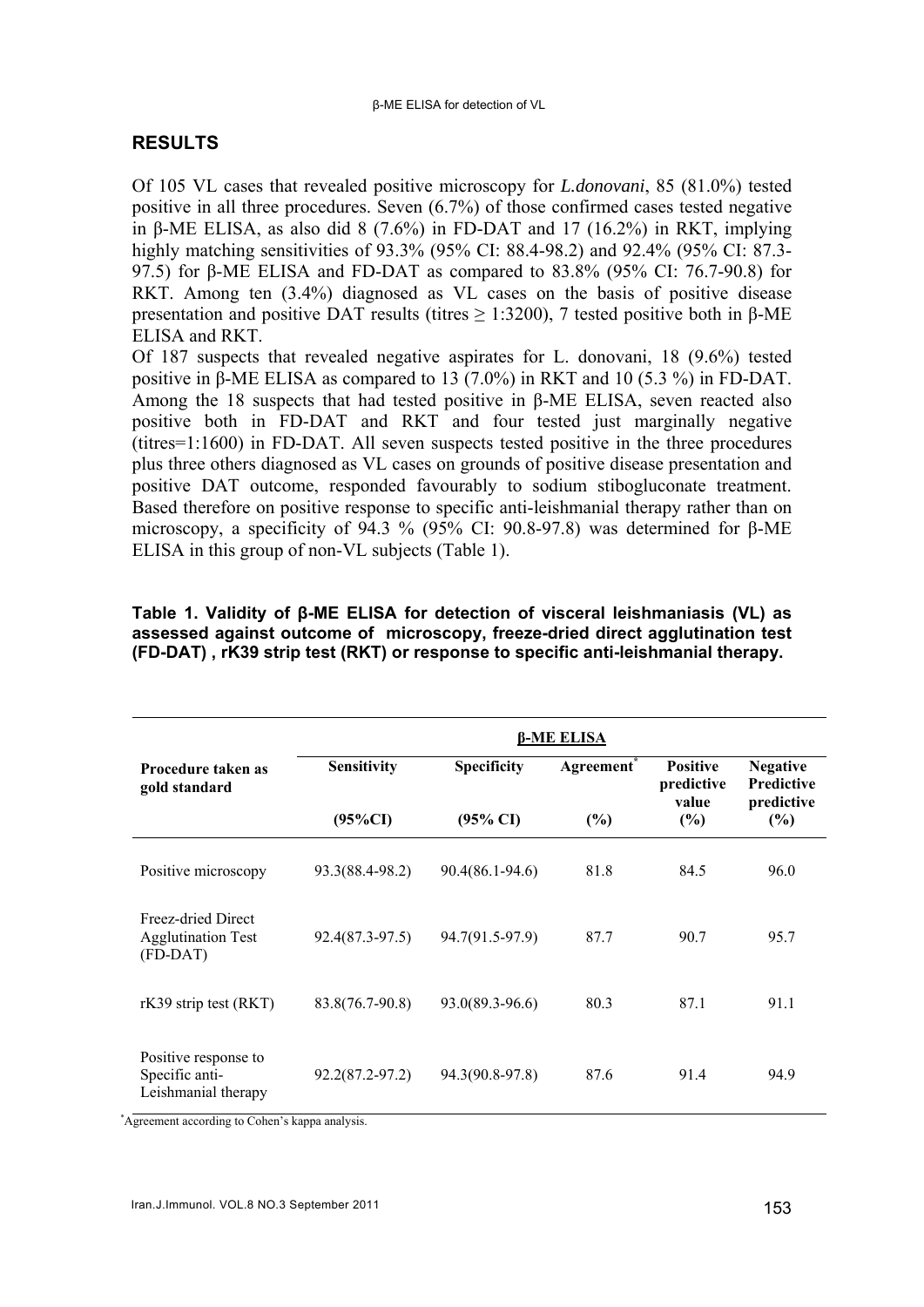Emerging from 0.5%-1.0% VL prevalence rate in these area, a positive predictive value slightly lower (84.5%) than that of RKT (87.1%) and a negative predictive value almost similar (96%) to that of FD-DAT (95.7%) was determined for β-ME ELISA.

Of 73 VL sera that tested at the strongest β-ME ELISA absorbance values (> 0.81), 66 (90.4%) scored the highest agglutination titres ( $\geq$  1: 51200) in FD-DAT as also did 56 (76.7%) at comparable positive colour intensities  $(3+)$  in RKT (Table 2). Almost similar number of VL sera was revealed by β-ME ELISA or FD-DAT as least-reactive or nonreactive by comparison with at least twice as many by RKT (Table 2).

**Table 2. Comparison among reaction intensities of β-ME ELISA, freeze-dried direct agglutination test (FD-DAT) and rK39 strip test (RKT) in 115 sera from patients with parasitologically confirmed or unconfirmed visceral leishmaniasis (VL).** 

|                                      |           |                   | FD-DAT reaction intensity** |                |                  |                   |                  | RKT reaction intensity*** |                |
|--------------------------------------|-----------|-------------------|-----------------------------|----------------|------------------|-------------------|------------------|---------------------------|----------------|
| Absorbance range                     | Number of |                   |                             |                |                  |                   |                  |                           |                |
| (reaction intensity)<br>sera $(\% )$ |           | $\left( -\right)$ | $1+$                        | $2+$           | $3+$             | $\left( -\right)$ | $1+$             | $2+$                      | $3+$           |
| $\leq 0.1 - 0.26$ (-)                | $9*(7.8)$ | 5                 | $\mathbf{0}$                | $\mathfrak{Z}$ | $1 -$            | $7\phantom{.0}$   | $\boldsymbol{0}$ | $\overline{1}$            | $\mathbf{1}$   |
| $0.27 - 0.53(1+)$                    | 8(7.0)    | 3 <sup>7</sup>    | $\overline{4}$              | $\mathbf{1}$   | $\boldsymbol{0}$ | $\overline{2}$    | $\mathbf{1}$     | $\overline{1}$            | $\overline{4}$ |
| $0.54 - 0.80(2+)$                    | 25(21.7)  | $\boldsymbol{0}$  | $\overline{7}$              | 9              | 9                | $\overline{3}$    | $\overline{2}$   | $\overline{3}$            | 17             |
| $0.81 \ge 1.35(3+)$                  | 73(63.5)  | $\boldsymbol{0}$  | $\overline{2}$              | 5              | 66               | 7                 | 5                | 5                         | 56             |
| Total number $115(100)$              |           | 8*                | 13                          | 18             | 76               | $19*$             | 8                | 10                        | 78             |
|                                      |           | (6.9)             | (113)                       | (15.7)         | (66.1)           | (16.5)            | (7.0)            | (8.7)                     | (67.8)         |

\* Included sera from confirmed VL cases tested in β-ME ELISA (7), FD-DAT (8) and RKT (17).

\*\* Agglutination intensities were according to titres ranging  $\leq 1:100-1:1600$  (negative -), 1:3200-1:6400 (weak 1+), 1:12800-1:25600 (moderate 2+) or 1:51200-  $\geq$  1:102,400 (high 3+).

\*\*\*Colour intensities varied from dark purple (strong, 3+) to light purple (moderate, 2+), faint or barely visible (weak, 1+). Samples revealing no colour in the test band were considered negative (-).

Based both on positive and negative microscopy for *L. donovani* in organ aspirates of all VL suspects enrolled (292), a higher agreement ( $p < 0.05$ , 0.877) was established between  $\beta$ -ME ELISA and FD-DAT than between  $\beta$ -ME ELISA and RKT ( $p < 0.05$ ).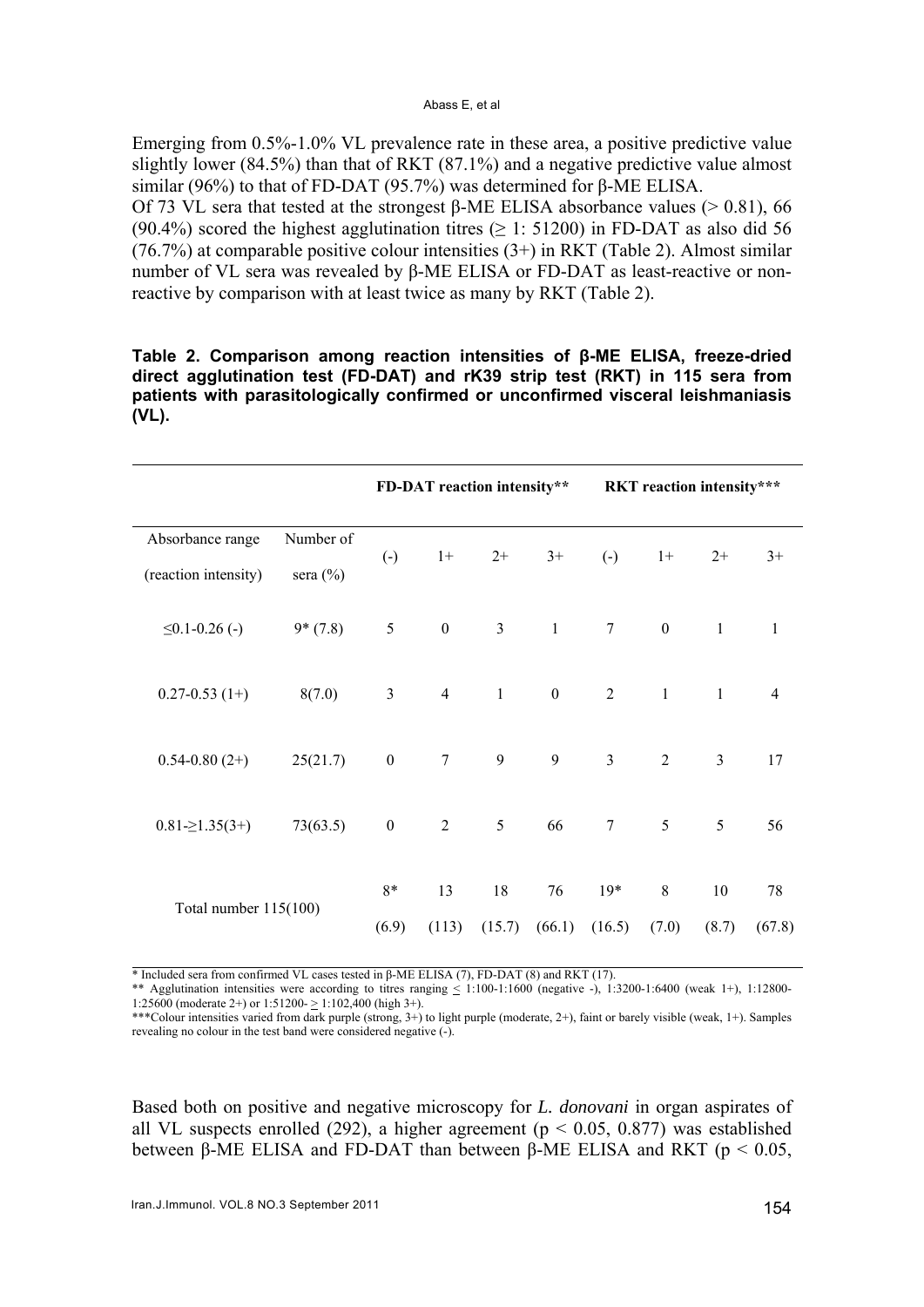#### β-ME ELISA for detection of VL

0.803) (Table 1). By combining all estimates of sensitivity, specificity, positive and negative predictive values, a higher correlation was established between total results obtained with β-ME ELISA and FD-DAT (0.919) than between those with β-ME ELISA and RKT (0.824) (Table 3).

**Table 3. Agreement and correlation between results obtained with β-ME ELISA, freeze-dried direct agglutination test (FD-DAT) or rK39 strip test (RKT) in 292 patients with suspicion for visceral leishmaniasis (VL) based on combined estimates of sensitivity, specificity, positive and negative predictive values.** 

| Procedure                | <b>Statical test</b> | $\beta$ -ME ELISA | <b>FD-DAT</b> | <b>RKT</b> |
|--------------------------|----------------------|-------------------|---------------|------------|
| $\beta$ -ME ELISA        | Agreement*           | 1.0               | 0.877         | 0.803      |
|                          | Correlation**        | 1.0               | 0.919         | 0.824      |
| FD-DAT                   | Agreement            | 0.877             | 1.0           | 0.851      |
|                          | Correlation          | 0.919             | 1.0           | 0.838      |
| <b>RKT</b>               | Agreement            | 0.803             | 0.851         | 1.0        |
|                          | Correlation          | 0.824             | 0.838         | 1.0        |
| Outcome of<br>Microscopy | Agreement            | 0.818             | 0.867         | 0.775      |
|                          | Correlation          | 0.836             | 0.859         | 0.777      |

\* Agreement calculated by Cohen's kappa test.

\*\*Spearman correlation was significant at the 0.1 level (2-tailed).

# **DISSCUSION**

Due to the unsettled dispute in designating a gold standard for VL diagnosis, validation of newly developed diagnostic procedures can no longer be justified by comparison with parasitological outcome only. Despite excellent results reported for the DAT or RKT in signalling the disease both at the early and advanced phases, neither procedure evidenced so far absolute reliability for VL diagnosis. For validating the performance of this β-ME ELISA version we have chosen therefore in addition to microscopy, comparison with results obtained with the DAT and RKT.

Unlike in reports published earlier, significant lower sensitivity (83.8%) was determined here for RKT in comparison with FD-DAT (92.4%) or β-ME ELISA (93.3%). Whether this unexpected negative outcome by all three procedures and in particular RKT, had to do with co-occurrence of immunosuppressive conditions is difficult to substantiate. We assumed nonetheless that these false negative results were most likely related to early VL infection in which, unlike for long-standing infection, antibodies belonging to the M- but not the G-class immunoglobulins were are most elevated (21). This and the objective behind the current test set-up to exclusively target IgG antibodies seem to have contributed to the failure of RKT and to a lesser extent to that of β-ME ELISA to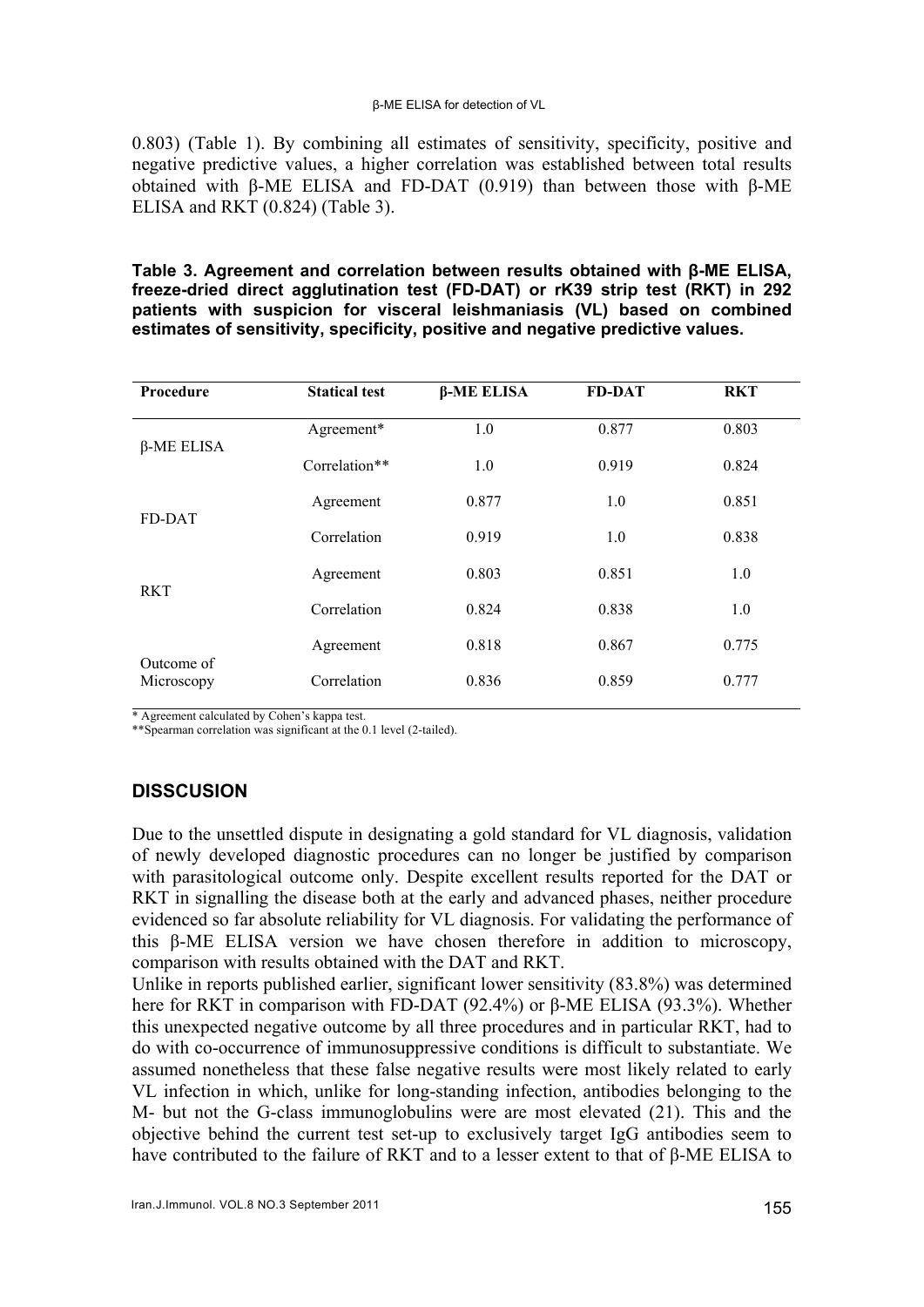signal VL respectively in 17 or 8 of those confirmed cases (Table 2). Also, variability in the performance of RKT kits produced by different manufacturers and/or between batches produced at different time intervals by the same manufacturer can not entirely be excluded as reasons for this unexpected outcome. In our judgement, variability in RKT diagnostic performance is to a certain extent also expressed in the wide range of sensitivity (67% -96.0%) reported during the past decade by several research groups in this same endemic area (6,7,17,22).

Unlike in FD-DAT or β-ME ELISA where a homologous *L. donovani* strain was employed as an antigen, a heterologously cloned peptide of *L. chagasi* was used in RKT. In a successful attempt made earlier to optimize the sensitivity in DAT, it was demonstrated that by incorporating homologous or autochthonous *L. donovani* antigens, titres in VL sera were augmented to at least three folds (13). It seems possible therefore that due to the use of endemic *L. donovani* strains both in β-ME ELISA and FD-DAT that in addition to increase in sensitivity, significant enhancement in the intensities of the positive reactions was also achieved in these two procedures in comparison with the RKT (Table 2). No such correlation could be established between the positive intensities of RKT and the antibody response as semi-quantitatively assessed by titration of VL sera against either the homologous (*L. donovani*) or the heterologous (*L. chagasi*) antigen used in DAT and RKT procedures respectively, (18). Among future plans to further improving sensitivity and specificity of β-ME ELISA, are the introduction of a more effective proteolytic cleaving agent in antigen processing and the incorporation of a mono-specific anti-human conjugate for targeting IgM antibodies as a marker for early VL detection.

Even though slightly lower than levels estimated for FD-DAT or RKT, the specificity of β-ME ELISA in this study was still within the range (59.0%- 98.2%) earlier reported for these two aforementioned reference procedures in this endemic area (6,7,15,17,23). The apparent efficiency of β-ME ELISA for both sensitive and specific detection of VL is in our opinion expressed in its positive outcome in 18 of the 187 VL suspects that revealed negative microscopy for *L. donovani*. Nine of those 18 tested also positive in RKT and eight in FD-DAT; four other suspects (out of the same 18) though considered negative by FD-DAT, their titre readings were just marginal (1:1600). Unfortunately, no followup information was available on the remaining six suspects. Besides this potential for early VL detection, β-ME ELISA evidenced also desirable level of specificity against disorders that highly simulated VL in this study confirming our previous conclusion as to its reliability for discriminative VL detection even in areas that are also endemic for tuberculosis, malaria, typhoid or African trypanosomiasis (14).

Among the practical merits experienced with β-ME ELISA in this study is that antigen processing, unlike in other recently developed ELISA versions, does not require sophisticated equipments or special expertise in the field of biotechnology. Execution of the procedure is also simple and can successfully be achieved by a technician with average laboratory training. Storage of the antigen is also less demanding and as for its equivalent formaldehyde-fixed in DAT, does not require additional measures to maintain stability at  $4^{\circ}C$  (1). Although + 60 days was initially reported as being the shelf-life time, our latest observation is that antigen reactivity remains stable for at least one year at  $4^{\degree}C(15)$ .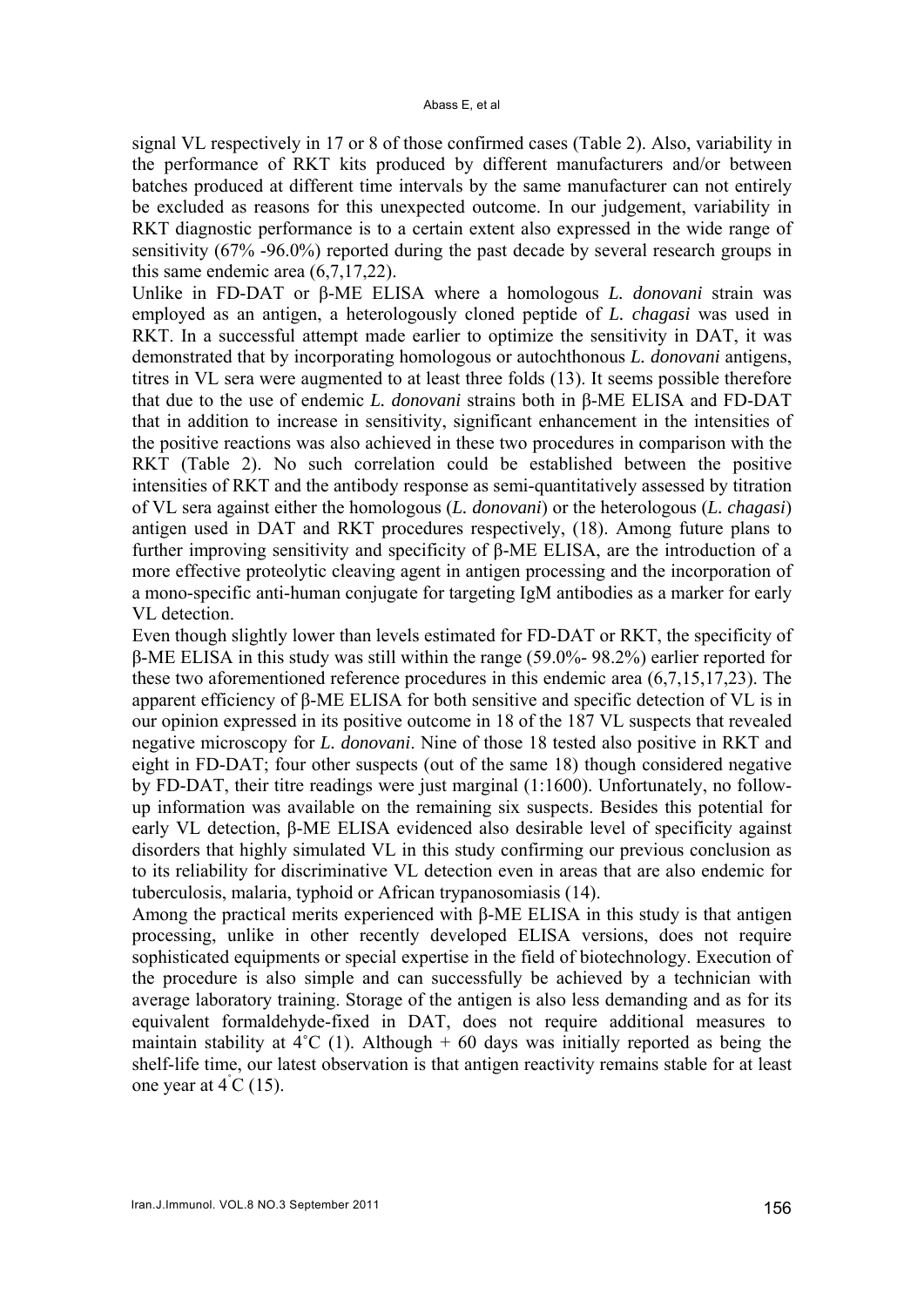Taking all pertinent criteria into consideration, we think that this β-ME ELISA version is a reliable method both for routine diagnosis of VL at laboratory level and confirmation of results obtained with DAT or RKT in the field.

## **ACKNOWLEDGMENTS**

We are greatly indebted to Professor Gasim Badri, president of the university, Professor Abubaker Uro, Mr. Mohamed el Mutasim and Mr. Hussam Ali Osman at the Centre for Science and Technology, Ahfad University for Women for their kind help in facilitating execution of this study. We are also grateful to the technical staff in Doka rural hospital for their invaluable cooperation.

## **REFERENCES**

- 1 Chappuis F, Rijal S, Singh R, Acharya P,Karika BM, Das ML, et al. Prospective evaluation and comparison of the direct agglutination test and an rK39-atigen-based dipstick test for the diagnosis of suspected kala-azar in Nepal. Trop Med Int Health. 2003; 8:277-85.
- 2 Chappuis F, Rijal S, Soto A, Menten J, Boelaert M. A meta-analysis of the diagnostic performance of the direct agglutination test and rK39 dipstick for visceral leishmaniasis. BMJ. 2006; 333:723-6.
- 3 Mohebali M, Edrissian Gh H, Nadim A, Hajjaran H, Akhoundi B, Hooshm B. Application of direct agglutination test (DAT) for the diagnosis and sero-epidemiological studies of visceral leishmaniasis in Iran. Iran J Parasitol. 2006; 1: 15- 25.
- 4 Diro E, Techane Y, Tefera T, Assefa Y, Kebede T, Genetu A, et al. Field evaluation of FD-DAT, rK39 dipstick and KAtex (urine latex agglutination) for diagnosis of visceral leishmaniasis in northwest Ethiopia. Trans R Soc Trop Med Hyg. 2007; 101:908-14.

Gidwani K, Kumar R, Rai M, Sundar S. Longitudinal sero-epidemiological study of visceral leishmaniasis in hyperendemic regions of Bihar, India. Am J Trop Med Hyg. 2009; 80:345-6.

- 5 Zijlstra EE, Nur Y, Desjeux P, Khalil EA, El-Hassan AM, Groen J. Diagnosing visceral leishmaniasis with the recombinant K39 strip test: experience from the Sudan. Trop Med Int Health. 2001; 6:108-13.
- 6 Veenken H, Ritmeijer K, Seaman J, Davidson R. Comparison of an rK39 dipstick rapid test with direct agglutination test and splenic aspiration for the diagnosis of kala-azar in Sudan. Trop Med Int Health. 2003; 8:164-7.
- 7 ter Horst R, Tefera T, Assefa G, Ebrahim AZ, Davidson RN, Ritmeijer K. Field evaluation of rK39 test and direct agglutination test for diagnosis of visceral leishmaniasis in a population with high prevalence of human immunodeficiency virus in Ethiopia. Am J Trop Med Hyg. 2009; 80:929-34.
- 8 Voller A, Bidwell D, Bartlett A. A serological study on human Trypanosoma rhodesiense infection using a micro-scale enzyme-linked immunosorbent assay. Tropenmed parasitol. 1975; 26:247-51.
- 9 Mohammed EA, Wright EP., Kager PA, Laarman JJ, Pondman KW. ELISA using intact promastigotes for immunodiagnosis of kala-azar. Trans R Soc Trop Med Hyg. 1985; 79:344-50.
- 10 Zijlstra EE, Daifallah NS, Kager PA, Khalil EA, El-Hassan AM, Reed SG, et al. rK39 enzyme-linked immunosorbent assay for the diagnosis of Leishmania donovani infection. Clin Diagn Lab Immunol. 1998; 5:717-20.
- 11 Mandal J, Khurana S, Dubey ML, Bhatia P, Varma N, Malla N. Evaluation of direct agglutination test, rK39 test and ELISA for the diagnosis of visceral leishmaniasis. Am J Trop Med Hyg. 2008; 79:76-8.
- 12 Pappas MG, Hajkowski R, Hockmeyer WT. Dot enzyme-linked immunosorbent assay (dot-ELISA): a micro technique for the rapid diagnosis of visceral leishmaniasis. J Immunol Methods. 1983; 64:205-14.
- 13 el Harith A, Chowdhury S, al-Masum A, Semiao-Santos S, Karim E, el-Safi S, et al. Evaluation of cleaving agents other than trypsin in direct agglutination test for further improving diagnosis of visceral leishmaniasis. J Clin Microbiol. 1995; 33:1984-8.
- 14 Abass EM, Mansour D, el Mutasim M, Hussein M, el Harith, A. Beta-mercaptoethanol-modified ELISA for diagnosis of visceral leishmaniasis. J Med Microbiol. 2006; 55:1193-6.
- 15 Mansour D, Abass EM, El Mutasim M, Mahamoud A, El Harith A. Use of a newly developed beta-mercaptoethanol enzyme-linked immunosorbent assay to diagnose visceral leishmaniasis in patients in Eastern Sudan. Clin Vaccine Immunol. 2007; 14:1592-5.
- 16 el Mutasim M, Mansour D, Abass EM, Hassan W, el Harith A. Evaluation of a glycerol-preserved antigen in the direct agglutination test for diagnosis of visceral leishmaniasis in eastern Sudan. J Med Microbiol. 2006; 55:1343-7.
- 17 el Harith A, Kolk AH, Leeuwenurg J, Muigai R, Huigen E, Jelsma T, et al. Improvement of a direct agglutination test for field studies of visceral leishmaniasis. J. Clin Microbiol. 1988; 26:1321-5.
- 18 Mansour D, Abass EM, Mahamoud A, el Harith A. Qualitative and semi-quantitative comparison of an rK39 strip test and direct agglutination test for detection of anti-Leishmania donovani antibodies in the Sudan. Iran J Immunol. 2009; 6:208-15.
- 19 Fleiss JL. Statistical Methods for Rates and Proportions. 2nd ed. New York: Wiley;1981.
- 20 Smith PG, Richard HM. Methods for field trials of interventions against tropical diseases.2nd ed. Oxford Medical Publications.1992.